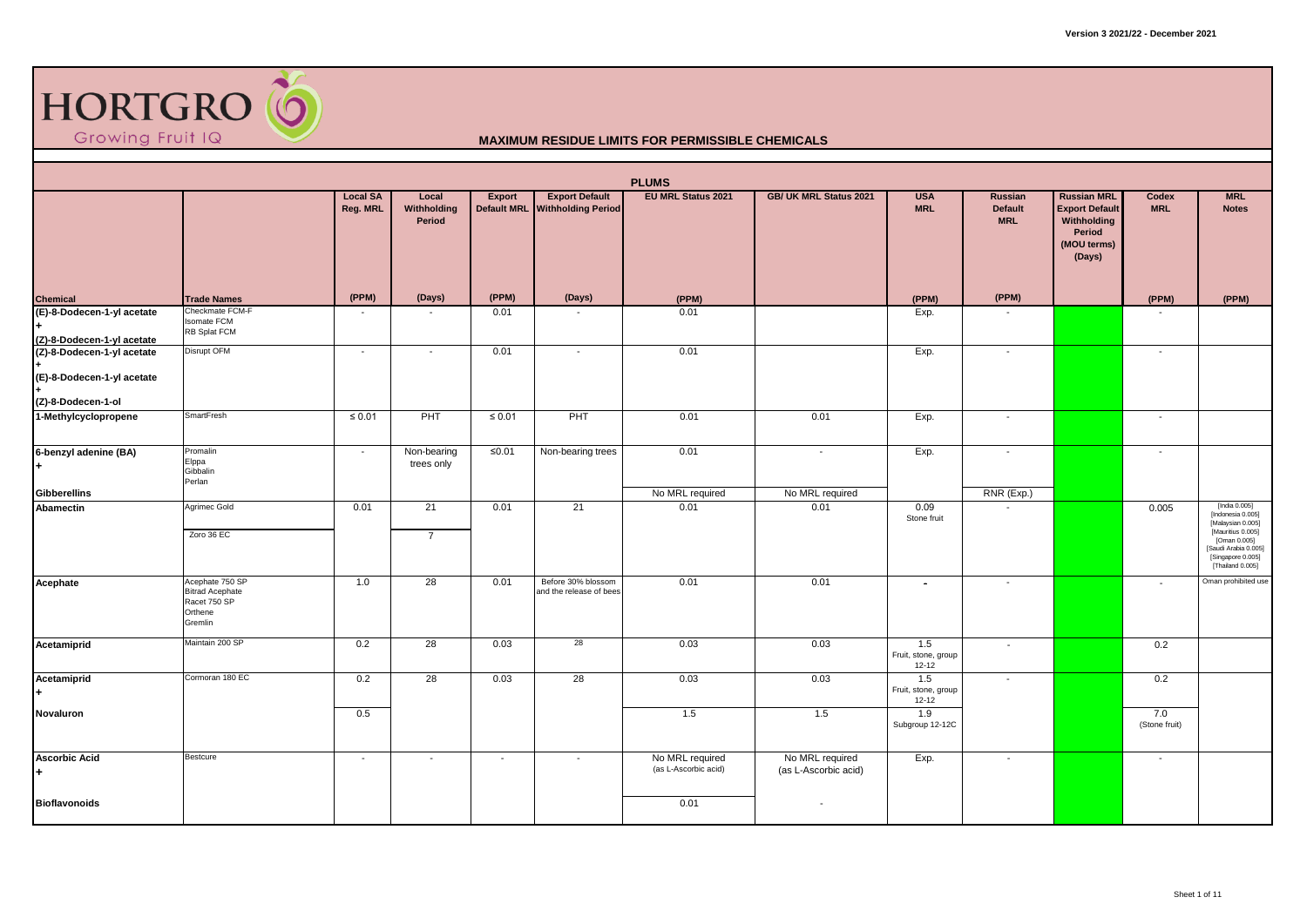

|                                                                                 | <b>PLUMS</b><br><b>EU MRL Status 2021</b><br><b>Local SA</b><br><b>Export Default</b><br>GB/ UK MRL Status 2021<br><b>USA</b><br><b>Russian</b><br><b>Russian MRL</b><br><b>MRL</b><br>Local<br>Export<br><b>Codex</b> |                          |                                |                    |                               |                                                                                      |                                                                        |                                                                                                              |                              |                                                                         |                                        |                                                                                                |  |  |
|---------------------------------------------------------------------------------|------------------------------------------------------------------------------------------------------------------------------------------------------------------------------------------------------------------------|--------------------------|--------------------------------|--------------------|-------------------------------|--------------------------------------------------------------------------------------|------------------------------------------------------------------------|--------------------------------------------------------------------------------------------------------------|------------------------------|-------------------------------------------------------------------------|----------------------------------------|------------------------------------------------------------------------------------------------|--|--|
|                                                                                 |                                                                                                                                                                                                                        | Reg. MRL                 | Withholding<br>Period          | <b>Default MRL</b> | <b>Withholding Period</b>     |                                                                                      |                                                                        | <b>MRL</b>                                                                                                   | <b>Default</b><br><b>MRL</b> | <b>Export Default</b><br>Withholding<br>Period<br>(MOU terms)<br>(Days) | <b>MRL</b>                             | <b>Notes</b>                                                                                   |  |  |
| Chemical                                                                        | <b>Trade Names</b>                                                                                                                                                                                                     | (PPM)                    | (Days)                         | (PPM)              | (Days)                        | (PPM)                                                                                |                                                                        | (PPM)                                                                                                        | (PPM)                        |                                                                         | (PPM)                                  | (PPM)                                                                                          |  |  |
| <b>Aviglycine HCL</b><br>(Aminoethoxyvinylglycine<br>Hydrochloride)             | ReTain                                                                                                                                                                                                                 | 0.2                      | $\overline{7}$                 | $\leq 0.01$        | 14                            | 0.01                                                                                 |                                                                        | 0.17                                                                                                         |                              |                                                                         |                                        |                                                                                                |  |  |
| Azoxystrobin                                                                    | Ortiva<br>Obstructo 250 SC                                                                                                                                                                                             | 2.0                      | $\mathbf{1}$                   | 2.0                | $\overline{1}$                | 2.0                                                                                  | 2.0                                                                    | 2.0<br>Stone fruit                                                                                           | 2.0<br>Stone type fruit      |                                                                         | 2.0<br>(Stone fruit)                   | Taiwan 1.0                                                                                     |  |  |
| <b>Bacillus Thuringiensis</b>                                                   | DiPel DF                                                                                                                                                                                                               | $\overline{\phantom{a}}$ | $\blacksquare$                 | $\sim$             | $\overline{\phantom{a}}$      | 0.01                                                                                 | No MRL required                                                        | Exp.                                                                                                         | RNR (Exp.)                   |                                                                         | $\sim$                                 |                                                                                                |  |  |
| Beauveria bassiana                                                              | Broadband<br>Eco-Bb                                                                                                                                                                                                    | $\sim$                   | $\overline{\phantom{a}}$       | $\sim$             | $\overline{\phantom{a}}$      | 0.01                                                                                 | No MRL required                                                        | $\sim$                                                                                                       | RNR (Exp.)                   |                                                                         | $\sim$                                 |                                                                                                |  |  |
| Benomyl                                                                         | Benomyl 500 WP<br>Benomyl<br>Farmag Benomyl 500 WP                                                                                                                                                                     | 3.0                      | Not after blossom              | 0.5                | Do not use after<br>flowering | 0.5                                                                                  | 0.5                                                                    | $\overline{\phantom{a}}$                                                                                     | 0.075<br>Stonefruit          | Not after flowering                                                     | 0.5<br>as carbendazim                  | Oman prohibited use                                                                            |  |  |
| Beta-cypermethrin                                                               | Akito                                                                                                                                                                                                                  | 0.05                     | 14                             | 0.05               | 14                            | 2.0<br>(Cypermethrin/ isomers)                                                       | 2.0<br>(Cypermethrin/ isomers)                                         | $\sim$<br>1.0<br>(stone,<br>cypermethrin)                                                                    | 2.0<br>Stone fruits          |                                                                         | 2.0<br>as cypermethrin,<br>Stone fruit | Oman restricted use                                                                            |  |  |
| <b>Bollworm</b><br>Nucleopolyhedrovirus                                         | <b>Bolldex</b><br>Graboll<br>Helicovir                                                                                                                                                                                 | $\overline{\phantom{a}}$ | $\mathbf 0$                    | $\sim$             | $\mathbf 0$                   | Exp.                                                                                 | $\overline{\phantom{a}}$                                               | Exp.                                                                                                         | $\overline{\phantom{a}}$     |                                                                         | $\overline{\phantom{a}}$               |                                                                                                |  |  |
| <b>Botanical extracts</b><br>(Natural pyrethrin; Garlic extract;<br>Canola oil) | Kannar KangroShield 100<br>Kannar Pygar 932                                                                                                                                                                            | 0.05                     | $\overline{2}$<br>$\mathbf{1}$ | 0.01               | 2<br>$\overline{1}$           | Pyrethrin 1.0<br>Garlic extract - [No MRL required<br>(Annex IV)]<br>Canola oil 0.01 | Pyrethrin 1.0<br>Garlic extract - [No MRL<br>required]<br>Canola oil - | Pyrethrin -<br>Applied to<br>growing crops<br>Exp.<br>Postharvest<br>1.0<br>Garlic extract -<br>Canola oil - | $\overline{\phantom{a}}$     |                                                                         | $\sim$                                 |                                                                                                |  |  |
| <b>Botanical extracts</b><br>(Natural pyrethrin)                                | Xterminator                                                                                                                                                                                                            | 1.0                      | $\mathbf{0}$                   | 1.0                | $\mathbf 0$                   | 1.0                                                                                  | 1.0                                                                    | Applied to<br>growing crops<br>Exp./<br>Postharvest<br>1.0                                                   | $\overline{\phantom{a}}$     |                                                                         |                                        | India -<br>Indonesia -<br>Iran -<br>Malaysia (0.01)<br>Mauritius -<br>Taiwan 0.3<br>Thailand - |  |  |
| Cadusafos                                                                       | Rugby 10 ME<br>Rubgy 10 G<br>Rugby<br>Soccer 100 EW<br>Hockey 100 EW                                                                                                                                                   | $\leq 0.01$              | $\mathbf 0$                    | $\leq 0.01$        | $\mathsf{O}$                  | 0.01                                                                                 | 0.01                                                                   | $\sim$                                                                                                       | $\overline{\phantom{a}}$     |                                                                         | $\overline{\phantom{a}}$               | Oman restricted use                                                                            |  |  |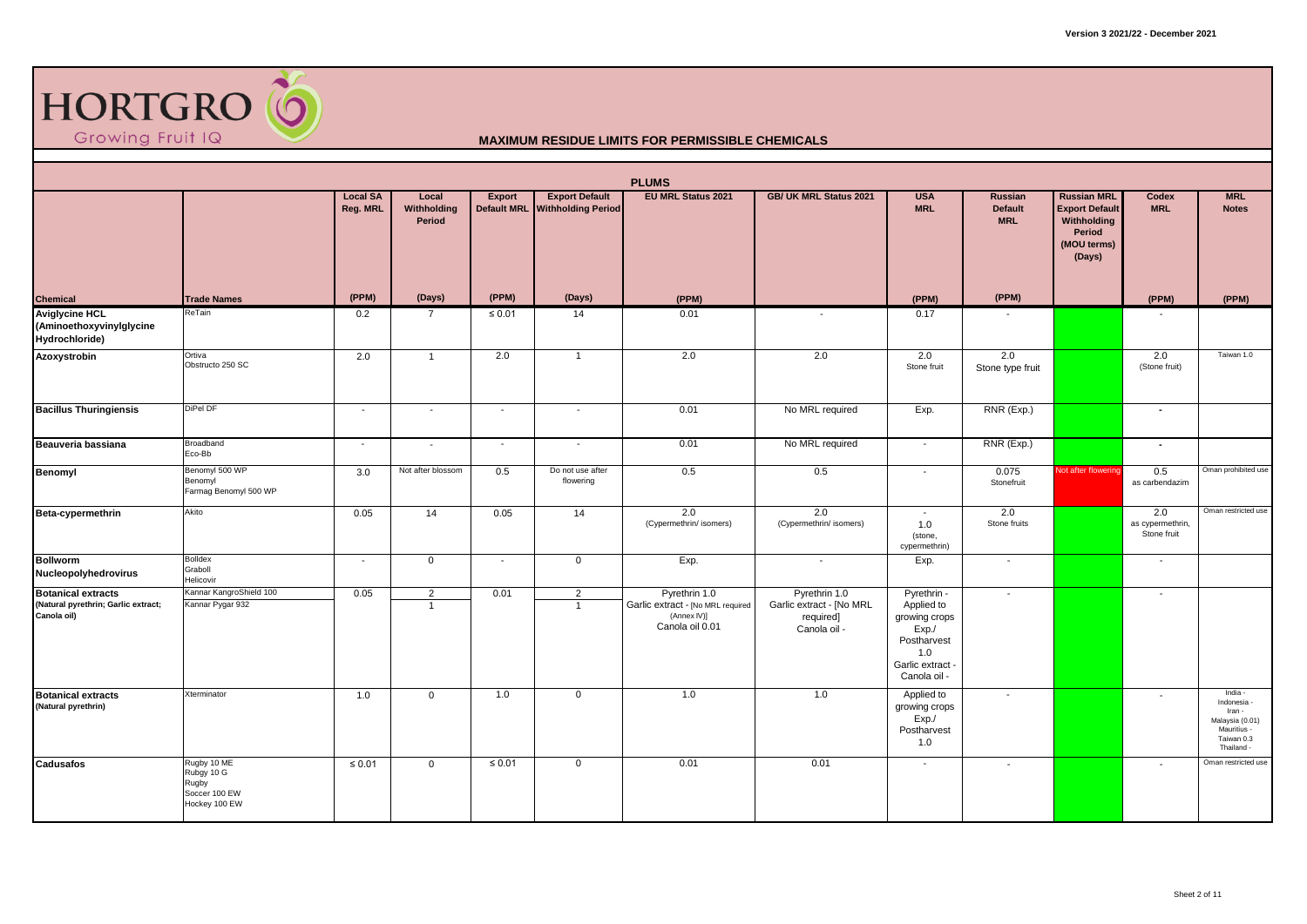

|                                                                     |                                                                                                                                                        |                             |                                |                          |                                                         | <b>PLUMS</b>              |                        |                          |                                         |                                                                                               |                                                              |                                   |
|---------------------------------------------------------------------|--------------------------------------------------------------------------------------------------------------------------------------------------------|-----------------------------|--------------------------------|--------------------------|---------------------------------------------------------|---------------------------|------------------------|--------------------------|-----------------------------------------|-----------------------------------------------------------------------------------------------|--------------------------------------------------------------|-----------------------------------|
|                                                                     |                                                                                                                                                        | <b>Local SA</b><br>Reg. MRL | Local<br>Withholding<br>Period | Export                   | <b>Export Default</b><br>Default MRL Withholding Period | <b>EU MRL Status 2021</b> | GB/ UK MRL Status 2021 | <b>USA</b><br><b>MRL</b> | Russian<br><b>Default</b><br><b>MRL</b> | <b>Russian MRL</b><br><b>Export Default</b><br>Withholding<br>Period<br>(MOU terms)<br>(Days) | Codex<br><b>MRL</b>                                          | <b>MRL</b><br><b>Notes</b>        |
| <b>Chemical</b>                                                     | <b>Trade Names</b>                                                                                                                                     | (PPM)                       | (Days)                         | (PPM)                    | (Days)                                                  | (PPM)                     |                        | (PPM)                    | (PPM)                                   |                                                                                               | (PPM)                                                        | (PPM)                             |
| Captab/Captan                                                       | Captab WP<br>Thor 500 WP                                                                                                                               | 15.0                        | 14                             | 10.0                     | 35                                                      | 10.0                      | 10.0                   | 10.0                     | 25.0<br>Fruits (stone type)             |                                                                                               | 10.0                                                         | Oman prohibited use<br>Canada 5.0 |
| Chlorfenapyr                                                        | Hunter 24 SC<br>Saber 360 SC<br>Savage 360 SC<br>Sergeant                                                                                              | 0.10                        | 57                             | 0.01                     | Before flowering only                                   | 0.01                      | 0.01                   | 0.01                     |                                         |                                                                                               |                                                              |                                   |
| Chlorantraniliprole                                                 | Altacor<br>Coragen                                                                                                                                     | 1.0                         | 14                             | 1.0                      | $\overline{14}$                                         | 1.0                       |                        | 2.5                      | 1.0<br>Stone fruit                      |                                                                                               | 1.0<br>(Stone fruit)                                         | Taiwan 0.2                        |
| Chlorantraniliprole<br>٠.                                           | Ampligo                                                                                                                                                | 1.0                         | 14                             | 1.0                      | 14                                                      | 1.0                       | 1.0                    | 2.5                      | 1.0<br>Stone fruit                      | Contact relevant<br>Ag-Chem<br>Company to<br>confirm                                          | 1.0<br>(Stone fruit)                                         | Taiwan 0.2                        |
| Lambda-cyhalothrin                                                  |                                                                                                                                                        | 0.5                         |                                | 0.2                      |                                                         | 0.2                       | 0.2                    | 0.5<br>Stone fruit       | $0.03*$<br>Stone fruit                  |                                                                                               | 0.2<br>(as Cyhalothrin,<br>including Lambda-<br>cyhalothrin) | Oman restricted use               |
| <b>Chlorpyrifos</b>                                                 | Lirifos 480 EC<br>Pyrinex 480 EC<br>Pyrinex 250 CS<br>Chlorban 480 EC<br>KlubM5 Chlorpyrifos<br>Chlorifos<br>Chlorpyrifos 480 EC<br>Agropyrifos 480 EC | 0.05                        | Dormant<br>application only    | 0.01                     | Dormant application<br>only                             | 0.01                      | 0.01                   | 0.05                     | 0.5<br>Stone type fruit                 |                                                                                               | 0.5                                                          | Oman restricted use               |
| Codling moth and Oriental fruit Madex Twin<br>moth granulosis virus | Madex Dual<br>GraTham                                                                                                                                  | $\overline{\phantom{0}}$    | $\overline{\phantom{a}}$       | $\overline{\phantom{a}}$ | $\overline{\phantom{a}}$                                | $\sim$                    | $\sim$                 | $\sim$                   | $\sim$                                  |                                                                                               | $\sim$                                                       |                                   |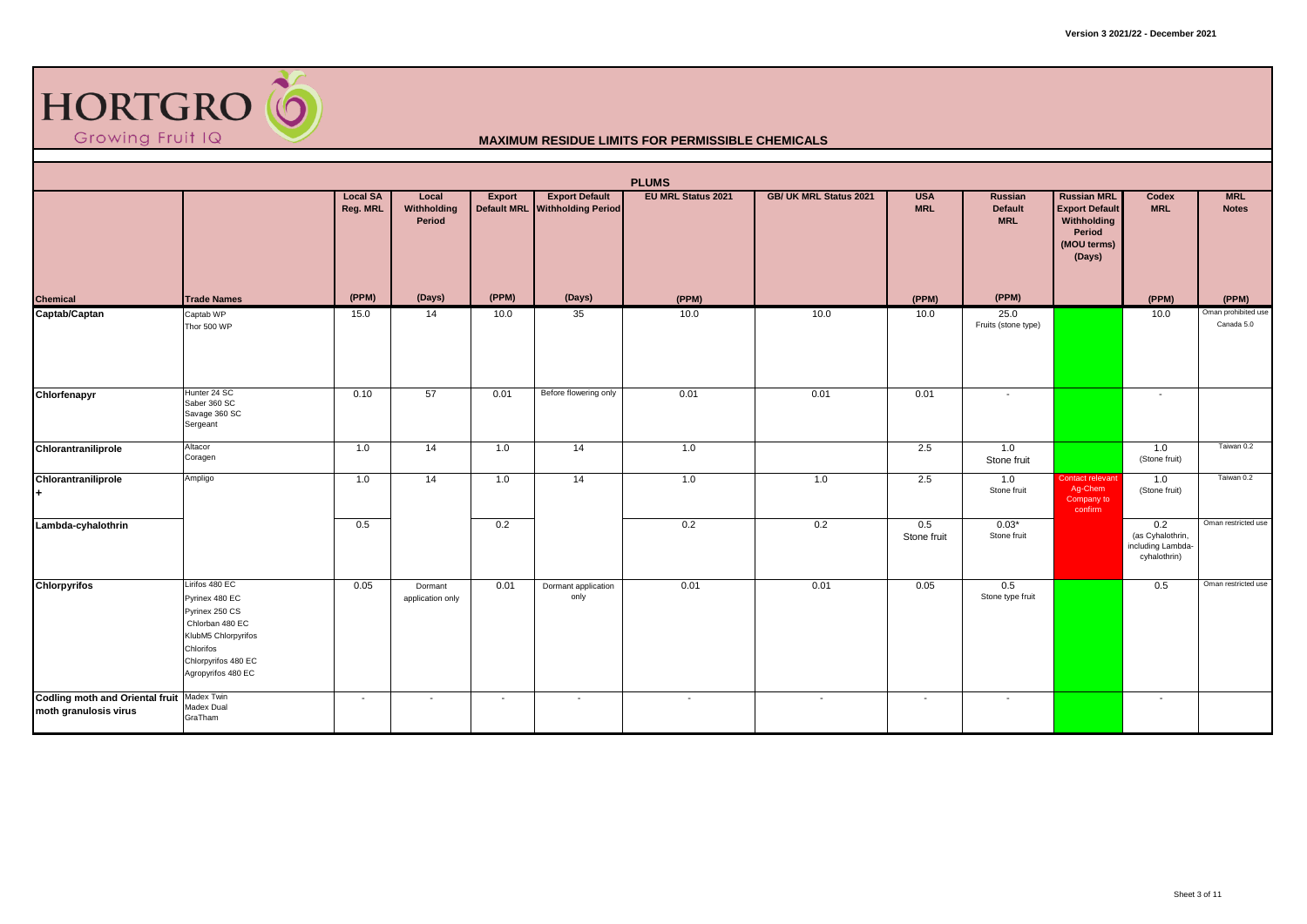

| <b>PLUMS</b><br><b>Export Default</b><br><b>EU MRL Status 2021</b><br><b>Local SA</b><br>Local<br>GB/ UK MRL Status 2021<br><b>USA</b><br><b>Russian MRL</b><br><b>MRL</b><br>Export<br>Russian<br>Codex |                                                                                                                                                                                                                                                              |          |                             |                    |                               |                               |      |                          |                              |                                                                         |                          |                                                                                                                                                                                                                            |  |
|----------------------------------------------------------------------------------------------------------------------------------------------------------------------------------------------------------|--------------------------------------------------------------------------------------------------------------------------------------------------------------------------------------------------------------------------------------------------------------|----------|-----------------------------|--------------------|-------------------------------|-------------------------------|------|--------------------------|------------------------------|-------------------------------------------------------------------------|--------------------------|----------------------------------------------------------------------------------------------------------------------------------------------------------------------------------------------------------------------------|--|
|                                                                                                                                                                                                          |                                                                                                                                                                                                                                                              | Reg. MRL | Withholding<br>Period       | <b>Default MRL</b> | <b>Withholding Period</b>     |                               |      | <b>MRL</b>               | <b>Default</b><br><b>MRL</b> | <b>Export Default</b><br>Withholding<br>Period<br>(MOU terms)<br>(Days) | <b>MRL</b>               | <b>Notes</b>                                                                                                                                                                                                               |  |
| Chemical                                                                                                                                                                                                 | <b>Trade Names</b>                                                                                                                                                                                                                                           | (PPM)    | (Days)                      | (PPM)              | (Days)                        | (PPM)                         |      | (PPM)                    | (PPM)                        |                                                                         | (PPM)                    | (PPM)                                                                                                                                                                                                                      |  |
| Copper (Cu) Oxychloride<br>and other Cu salts including<br><b>Cupric hydroxide</b>                                                                                                                       | CungFU 538 SC<br>Kocide 2000<br>Copper Oxychloride WP<br><b>Cuprofix Disperss</b><br>Coprox WP<br>Farmag Cu Super<br>Farmag Copper Oxychloride<br>Demildex<br>Coprox Super<br>Copro Flow S<br>Farmag Hydroxy<br>Copflo Super<br>Royal Blue<br>Copper Kill SC | 20.0     | 14                          | 5.0                | Not later than bud swel       | 5.0                           | 5.0  | Exp.                     | 5.0<br>Stonefruit            |                                                                         | $\overline{\phantom{a}}$ | Hong Kong -<br>Indonesia -<br>Malaysia Exp.<br>Taiwan Exp.<br>Thailand -                                                                                                                                                   |  |
| Cyanamide                                                                                                                                                                                                | Dormex<br>Deurbraak<br>Bloomer<br>Dorcy<br>Cymex<br>Cyan<br>Alert 520 SL<br>Liberate                                                                                                                                                                         | 0.05     | Dormant application<br>only | 0.01               | Dormant application<br>only   | 0.01                          | 0.01 | $\overline{\phantom{a}}$ | $\blacksquare$               |                                                                         | $\overline{\phantom{a}}$ | Oman prohibited use                                                                                                                                                                                                        |  |
| Cyantraniliprole                                                                                                                                                                                         | Exirel 100 SE                                                                                                                                                                                                                                                | 1.0      | $\overline{7}$              | 0.7                | $\overline{7}$                | 0.7                           | 0.7  | 0.5                      | $\overline{\phantom{a}}$     |                                                                         | 0.5                      | Canada 0.5<br>Hong Kong -<br>[India 0.5]<br>[Indonesia 0.5]<br>[Iran $0.5$ ]<br>[Malaysia 0.5]<br>[Mauritius 0.5]<br>[Oman $0.5$ ]<br>[Singapore 0.5]<br>[Saudi Arabia 0.5]<br>Switzerland -<br>Taiwan -<br>[Thailand 0.5] |  |
| Cyhexatin<br>(Do not exceed 1 liter Acarstin Flo 600<br>SC (600g a.i.) / ha)                                                                                                                             | Acarstin Flo                                                                                                                                                                                                                                                 | 2.0      | $\overline{7}$              | 0.01               | Use only prior to<br>fruitset | 0.01                          | 0.01 | $\overline{\phantom{a}}$ | $\sim$                       | <b>Before fruitset</b>                                                  | $\overline{\phantom{a}}$ | Iran Banned<br>Oman prohibited use<br>Taiwan Prohibited use                                                                                                                                                                |  |
| Cypermethrin                                                                                                                                                                                             | Cyperin<br>Avi-Sipermetrin EC                                                                                                                                                                                                                                | 0.05     | 14                          | 0.05               | 14                            | 2.0<br>Cypermethrin/ isomers) | 2.0  | 1.0<br>Stone fruit       | 2.0<br>Stone fruits          |                                                                         | 2.0<br>(Stone fruit)     | Oman restricted use                                                                                                                                                                                                        |  |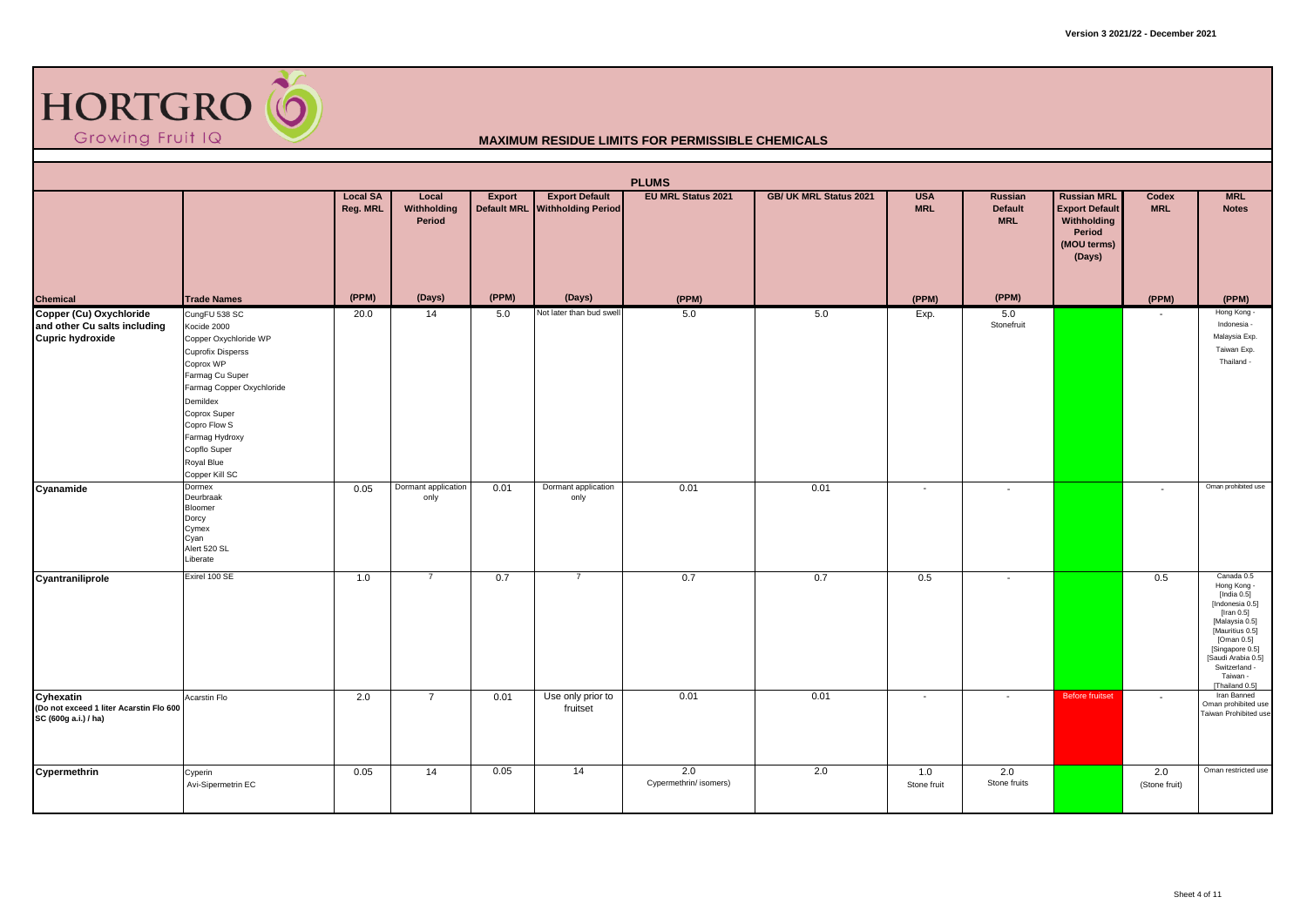

| <b>PLUMS</b><br><b>EU MRL Status 2021</b><br>GB/ UK MRL Status 2021 |                                                                           |                             |                                                      |                          |                                                         |                                                                   |        |                                                              |                                         |                                                                                               |                          |                                                                                                                                              |  |
|---------------------------------------------------------------------|---------------------------------------------------------------------------|-----------------------------|------------------------------------------------------|--------------------------|---------------------------------------------------------|-------------------------------------------------------------------|--------|--------------------------------------------------------------|-----------------------------------------|-----------------------------------------------------------------------------------------------|--------------------------|----------------------------------------------------------------------------------------------------------------------------------------------|--|
|                                                                     |                                                                           | <b>Local SA</b><br>Reg. MRL | Local<br>Withholding<br>Period                       | Export                   | <b>Export Default</b><br>Default MRL Withholding Period |                                                                   |        | <b>USA</b><br><b>MRL</b>                                     | Russian<br><b>Default</b><br><b>MRL</b> | <b>Russian MRL</b><br><b>Export Default</b><br>Withholding<br>Period<br>(MOU terms)<br>(Days) | Codex<br><b>MRL</b>      | <b>MRL</b><br><b>Notes</b>                                                                                                                   |  |
| Chemical                                                            | <b>Trade Names</b>                                                        | (PPM)                       | (Days)                                               | (PPM)                    | (Days)                                                  | (PPM)                                                             |        | (PPM)                                                        | (PPM)                                   |                                                                                               | (PPM)                    | (PPM)                                                                                                                                        |  |
| Cyprodinil                                                          | Chorus<br>Journey 500 WG                                                  | 0.5                         | Contact relevant<br>Ag-Chem<br>Company to<br>confirm | 0.5                      | Contact relevant<br>Ag-Chem Company<br>to confirm       | 2.0                                                               | 2.0    | 2.0<br>Stone fruit                                           | 2.0<br>Stone fruit                      |                                                                                               | 2.0<br>(Stone fruit)     |                                                                                                                                              |  |
| <b>Deltamethrin</b>                                                 | Decis Forte<br>Delta-Thrin 25 EC<br>Aq-Deltamethrin 25 EC<br>Servus 25 EC | 0.1                         | 21                                                   | 0.07                     | 21                                                      | 0.07                                                              | 0.07   | $\overline{\phantom{a}}$<br>$(0.05 - AI$<br>food/feed items) | 0.2<br>Fruit stone type                 |                                                                                               | 0.05                     | Hong Kong 0.05<br>[India 0.05]<br>Indonesia 0.05<br>[Malaysia 0.05]<br>[Oman 0.05]<br>Saudi Arabia 0.05<br>Singapore 0.05<br>[Thailand 0.05] |  |
| <b>Dichlorvos</b>                                                   | Devipan 100 EC                                                            | 0.1                         | $\overline{7}$                                       | 0.01                     | 14                                                      | 0.01                                                              | 0.01   | $\overline{\phantom{a}}$                                     | 0.05<br>Stonefruit                      |                                                                                               | $\sim$                   | Oman Prohibited use                                                                                                                          |  |
| Didecyldimethylammonium<br>chloride                                 | Sporekill                                                                 | 0.1                         | 82<br>Not apply after first<br>fruit set             | 0.1                      | 82<br>Not apply after first fruit<br>set                | 0.1                                                               | 0.1    | $\overline{\phantom{a}}$                                     | $\sim$                                  |                                                                                               | $\overline{\phantom{a}}$ | Hong Kong -<br>India -<br>Indonesia -<br>Iran -<br>Malaysia (0.01)<br>Mauritius -<br>Saudi Arabia -<br>Singapore -<br>Taiwan -<br>Thailand - |  |
| <b>Dithianon</b>                                                    | Detect 400 SC<br>Inspect 400 SC                                           | 2.0                         | 21                                                   | 0.5                      | 42                                                      | 0.5                                                               | 0.5    | $\overline{\phantom{a}}$                                     | 5.0                                     |                                                                                               | 2.0                      | Canada (0.1)<br>Hong Kong -<br>Taiwan -                                                                                                      |  |
| <b>Emamectin benzoate</b>                                           | Warlock 19.2 EC                                                           | 0.03                        | $\overline{7}$                                       | 0.02                     | 21                                                      | 0.02<br>(Unpublished Sante 12558/2019,<br>proposed new MRL 0.015) | 0.02   | $\overline{\phantom{a}}$                                     | $\overline{\phantom{a}}$                |                                                                                               | $\overline{\phantom{a}}$ | Hong Kong<br>India -<br>Indonesia -<br>Iran -<br>Malaysia (0.01)<br>Mauritius -<br>Saudi Arabia -<br>Singapore -<br>Thailand -               |  |
| False codling moth<br>granulovirus                                  | Cryptogran<br>Cryptex                                                     | $\sim$                      | $\overline{\phantom{a}}$                             | $\overline{\phantom{a}}$ | $\overline{\phantom{a}}$                                | $\sim$                                                            | $\sim$ | $\sim$                                                       | $\sim$                                  |                                                                                               | $\overline{\phantom{a}}$ |                                                                                                                                              |  |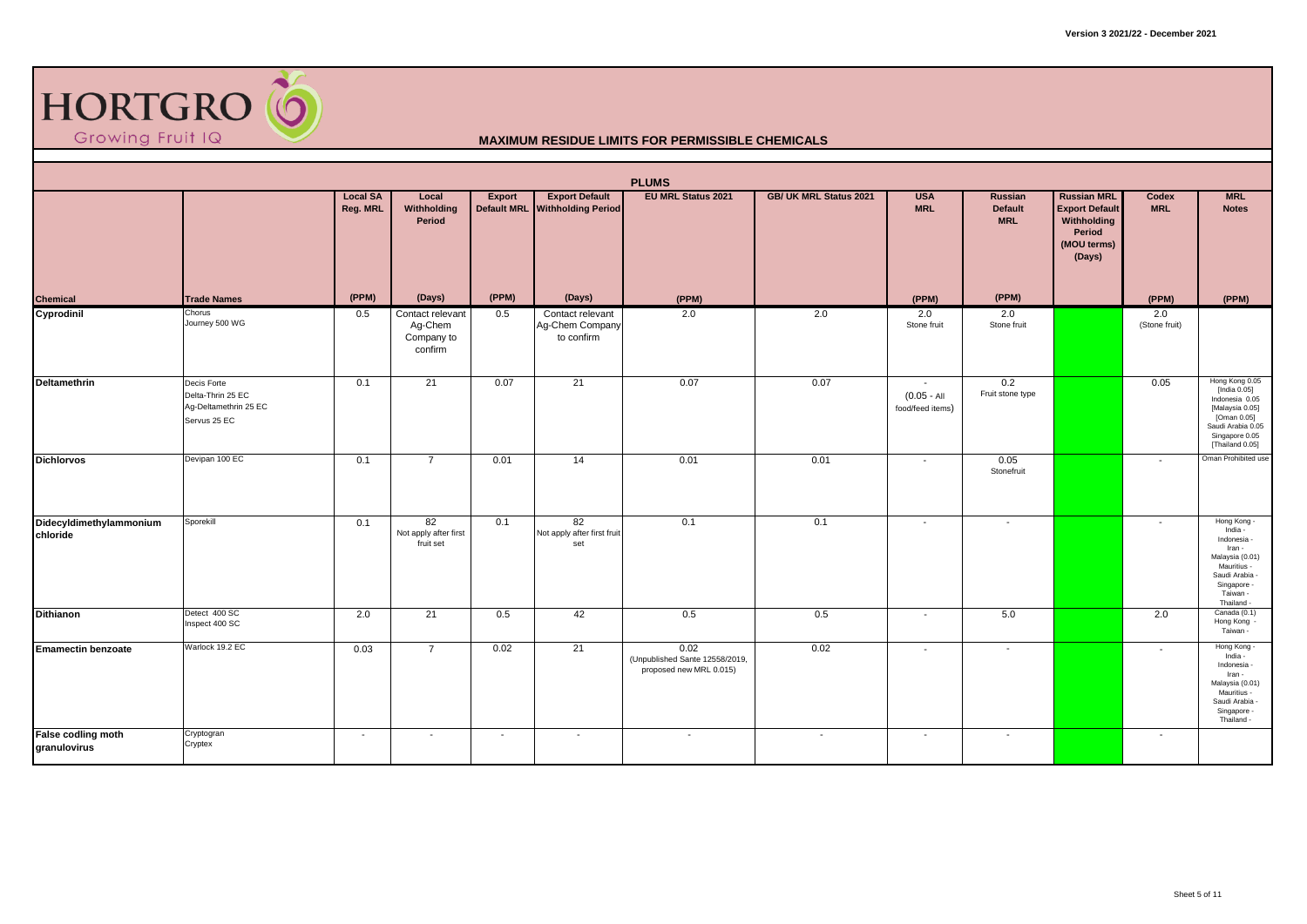

|                                                                                                     |                                                                                                                |                             |                                |        |                                                         | <b>PLUMS</b>                                                                                  |                                                                                               |                          |                                         |                                                                                               |                            |                                                                                                                                                                                                    |
|-----------------------------------------------------------------------------------------------------|----------------------------------------------------------------------------------------------------------------|-----------------------------|--------------------------------|--------|---------------------------------------------------------|-----------------------------------------------------------------------------------------------|-----------------------------------------------------------------------------------------------|--------------------------|-----------------------------------------|-----------------------------------------------------------------------------------------------|----------------------------|----------------------------------------------------------------------------------------------------------------------------------------------------------------------------------------------------|
|                                                                                                     |                                                                                                                | <b>Local SA</b><br>Reg. MRL | Local<br>Withholding<br>Period | Export | <b>Export Default</b><br>Default MRL Withholding Period | <b>EU MRL Status 2021</b>                                                                     | GB/ UK MRL Status 2021                                                                        | <b>USA</b><br><b>MRL</b> | Russian<br><b>Default</b><br><b>MRL</b> | <b>Russian MRL</b><br><b>Export Default</b><br>Withholding<br>Period<br>(MOU terms)<br>(Days) | <b>Codex</b><br><b>MRL</b> | <b>MRL</b><br><b>Notes</b>                                                                                                                                                                         |
| <b>Chemical</b>                                                                                     | <b>Trade Names</b>                                                                                             | (PPM)                       | (Days)                         | (PPM)  | (Days)                                                  | (PPM)                                                                                         |                                                                                               | (PPM)                    | (PPM)                                   |                                                                                               | (PPM)                      | (PPM)                                                                                                                                                                                              |
| Fenazaquin                                                                                          | Vanity 200 SC<br>Superior 200 SC                                                                               | 0.5                         | 42                             | 0.01   | Contact relevant<br>Agchem company<br>to confirm        | 0.3<br>EU MRL 0.01 from 27/01/2022 EU<br>Commission Regulation 2021/1110                      | 0.3                                                                                           | 2.0<br>Stone fruit       | $\overline{\phantom{a}}$                |                                                                                               |                            | Canada (0.1)<br>Hong Kong -<br>India -<br>Indonesia -<br>Iran -<br>Malaysia (0.01)<br>Mauritius -<br>Oman -<br>Singapore -<br>Switzerland 0.2<br>Taiwan 0.01<br>Thailand -                         |
| Fenbuconazole                                                                                       | Indar 50 EW                                                                                                    | 0.2                         | $\overline{1}$                 | 0.2    | $\overline{1}$<br>Max. 4 applications                   | 0.6                                                                                           | 0.6                                                                                           | 1.0<br>Stone fruit       | $\overline{\phantom{a}}$                |                                                                                               | 0.3                        | Canada (0.1)<br>Hong Kong -<br>[India $0.3$ ]<br>Indonesia 0.3<br>Iran -<br>[Malaysia 0.3]<br>[Mauritius 0.3]<br>[Oman 0.3]<br>Saudi Arabia 0.3<br>[Singapore 0.3]<br>Taiwan 0.3<br>[Thailand 0.3] |
| Fludioxonil                                                                                         | Scholar<br>Teacher 230 SC<br>Target 200 WDG                                                                    | 5.0                         | $\overline{1}$                 | 5.0    | $\overline{1}$                                          | 5.0                                                                                           | 5.0                                                                                           | 5.0<br>Stone fruit       | 5.0<br>Stone type fruit                 |                                                                                               | 5.0<br>(Stone fruit)       |                                                                                                                                                                                                    |
| Flupyradifurone                                                                                     | Sivanto® Prime                                                                                                 | 0.05                        | 35                             | 0.01   | 35                                                      | 0.01                                                                                          | 0.01                                                                                          | 1.5                      | $\sim$                                  |                                                                                               | 0.4                        |                                                                                                                                                                                                    |
| <b>Furfural</b>                                                                                     | Crop Guard                                                                                                     | $\overline{\phantom{a}}$    | $\mathbf 0$                    | ≤0.01  | $\mathbf 0$                                             | 1.0                                                                                           | 1.0                                                                                           | $\overline{\phantom{a}}$ | $\sim$                                  |                                                                                               | $\sim$                     |                                                                                                                                                                                                    |
| Gamma-cyhalothrin                                                                                   | Vantex 60 CS                                                                                                   | 0.2                         | 14                             | 0.2    | Contact relevant<br>Agchem company<br>to confirm        | 0.2<br>Lambda-cyhalothrin (includes<br>gamma-cyhalothrin) (sum of R,S<br>and S,R isomers) (F) | 0.2<br>Lambda-cyhalothrin (includes<br>gamma-cyhalothrin) (sum of R,S<br>and S,R isomers) (F) | 0.5<br>Stone fruit       | $\overline{\phantom{a}}$                | Contact relevant<br>Ag-Chem<br>Company to<br>confirm                                          | 0.2<br>as Cyhalothrin      | Oman restricted use                                                                                                                                                                                |
| Indoxacarb<br>Note:<br>EU authorisation amendment/<br>possible related MRL<br>implications pending. | Steward<br>Doxstar flo<br>Steward 150 EC<br>InCide 300 WG<br>Indo 300 WDG<br>Margin 300 WDG<br>Session 300 WDG | 0.2                         | 28                             | 0.2    | 28<br>Maximum 2<br>applications                         | 1.0                                                                                           | 1.0                                                                                           | 0.9<br>Stone fruit       | $\overline{\phantom{a}}$                |                                                                                               | 1.0<br>(Stone fruit)       | Canada (0.1)                                                                                                                                                                                       |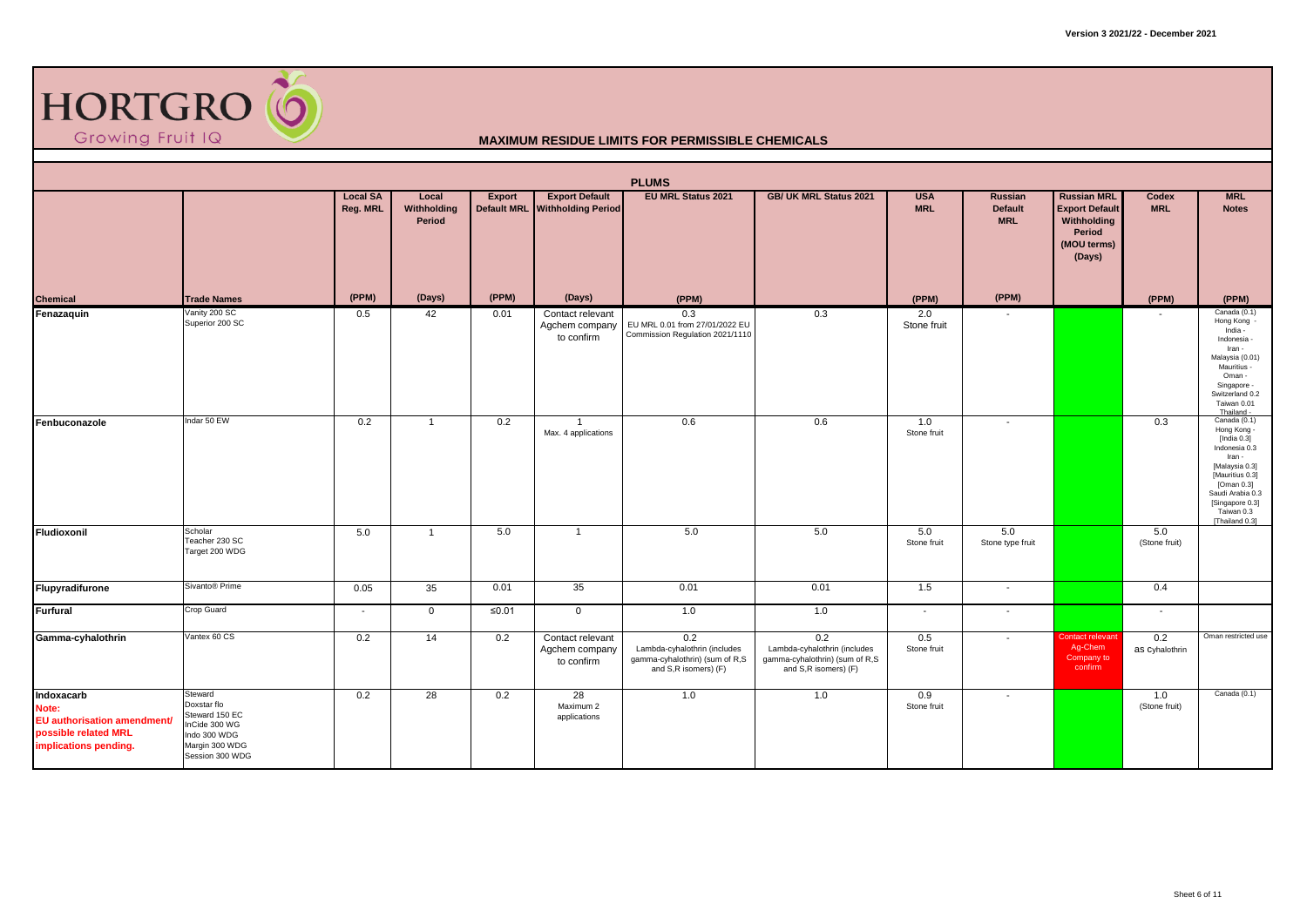

| <b>PLUMS</b><br><b>Export Default</b><br><b>Local SA</b><br><b>EU MRL Status 2021</b><br>GB/ UK MRL Status 2021<br><b>USA</b><br><b>Russian MRL</b><br><b>MRL</b><br>Local<br>Export<br>Russian<br>Codex |                                                                                                                                                                                                                                                                                                                                                         |          |                       |       |                                                                                                        |       |      |                          |                                                     |                                                                         |                                                              |                                                      |  |
|----------------------------------------------------------------------------------------------------------------------------------------------------------------------------------------------------------|---------------------------------------------------------------------------------------------------------------------------------------------------------------------------------------------------------------------------------------------------------------------------------------------------------------------------------------------------------|----------|-----------------------|-------|--------------------------------------------------------------------------------------------------------|-------|------|--------------------------|-----------------------------------------------------|-------------------------------------------------------------------------|--------------------------------------------------------------|------------------------------------------------------|--|
|                                                                                                                                                                                                          |                                                                                                                                                                                                                                                                                                                                                         | Reg. MRL | Withholding<br>Period |       | Default MRL Withholding Period                                                                         |       |      | <b>MRL</b>               | <b>Default</b><br><b>MRL</b>                        | <b>Export Default</b><br>Withholding<br>Period<br>(MOU terms)<br>(Days) | <b>MRL</b>                                                   | <b>Notes</b>                                         |  |
| <b>Chemical</b>                                                                                                                                                                                          | <b>Trade Names</b>                                                                                                                                                                                                                                                                                                                                      | (PPM)    | (Days)                | (PPM) | (Days)                                                                                                 | (PPM) |      | (PPM)                    | (PPM)                                               |                                                                         | (PPM)                                                        | (PPM)                                                |  |
| Iprodione                                                                                                                                                                                                | Rovral Aquaflo<br>Pickle 500 SC<br>Taurus 500 SC<br>Iprodione 500 SC<br>Prodione<br>Iprodione 255<br>Iproflo                                                                                                                                                                                                                                            | 5.0      | $\mathbf{3}$          | 0.01  | Do not use (if<br>exporting to EU)<br><b>Contact relevant Ag-</b><br><b>Chem Company to</b><br>confirm | 0.01  | 0.01 | 20.0                     | 10.0<br>Stone type fruits                           |                                                                         | $\overline{\phantom{a}}$                                     |                                                      |  |
| Lambda-cyhalothrin                                                                                                                                                                                       | Karate EC<br>Karate Zeon<br>Cylam<br>Judo 50 EC<br>Lambda 50 EC<br>Lambda EC<br>Lamdex 5 EC<br>Karate Zeon 10 CS<br>Karis 5 CS<br>Lamdex 5 CS                                                                                                                                                                                                           | 0.5      | 14                    | 0.2   | 14                                                                                                     | 0.2   | 0.2  | 0.5<br>Stone fruit       | $0.03*$<br>Stonefruit                               | Not later than<br>90% petal fall                                        | 0.2<br>(as Cyhalothrin,<br>including Lambda-<br>cyhalothrin) | Oman restricted use                                  |  |
| Mancozeb<br>Note:<br>EU authorisation amendment/<br>possible related MRL<br>implications pending.                                                                                                        | Dithane M-45 800 WP NT<br>Dithane M-45 800 WP<br>Dithane 750 WG Neotec<br>Newzeb 800 WP<br>Unizeb WP<br>Mancozeb 800 WP (L3517)<br>Tridex<br>Ventum 800 WP<br>Cozeb 800 WP<br>Villa Unizeb 800 WP<br>Penncozeb<br>Mancozeb 800 WP (L9169)<br>Vondozeb<br>Tsumeb<br>Pennfluid 420 SC<br>Farmag Mancozeb 800 WP<br>Tozeb Flo<br>Tozeb WP<br>Zenith 750 WG | 3.0      | 14                    | 2.0   | 35                                                                                                     | 2.0   | 2.0  | $\overline{\phantom{a}}$ | $\sim$<br>7.0<br>Stone type fruits<br>(Dithiocarb.) |                                                                         | 7.0<br>(Stone fruit)<br>(Dithiocarb.)                        | Canada (0.1)<br>Oman prohibited use<br>Singapore 1.0 |  |
| Maneb                                                                                                                                                                                                    | Vandal<br>Mangle SC                                                                                                                                                                                                                                                                                                                                     | 3.0      | 14                    | 2.0   | 35                                                                                                     | 2.0   | 2.0  | $\sim$                   | $\sim$<br>7.0<br>Stone type fruits<br>(Dithiocarb.) |                                                                         | 7.0<br>(Stone fruit)<br>(Dithiocarb.)                        | Canada (0.1)<br>Oman prohibited use<br>Singapore 1.0 |  |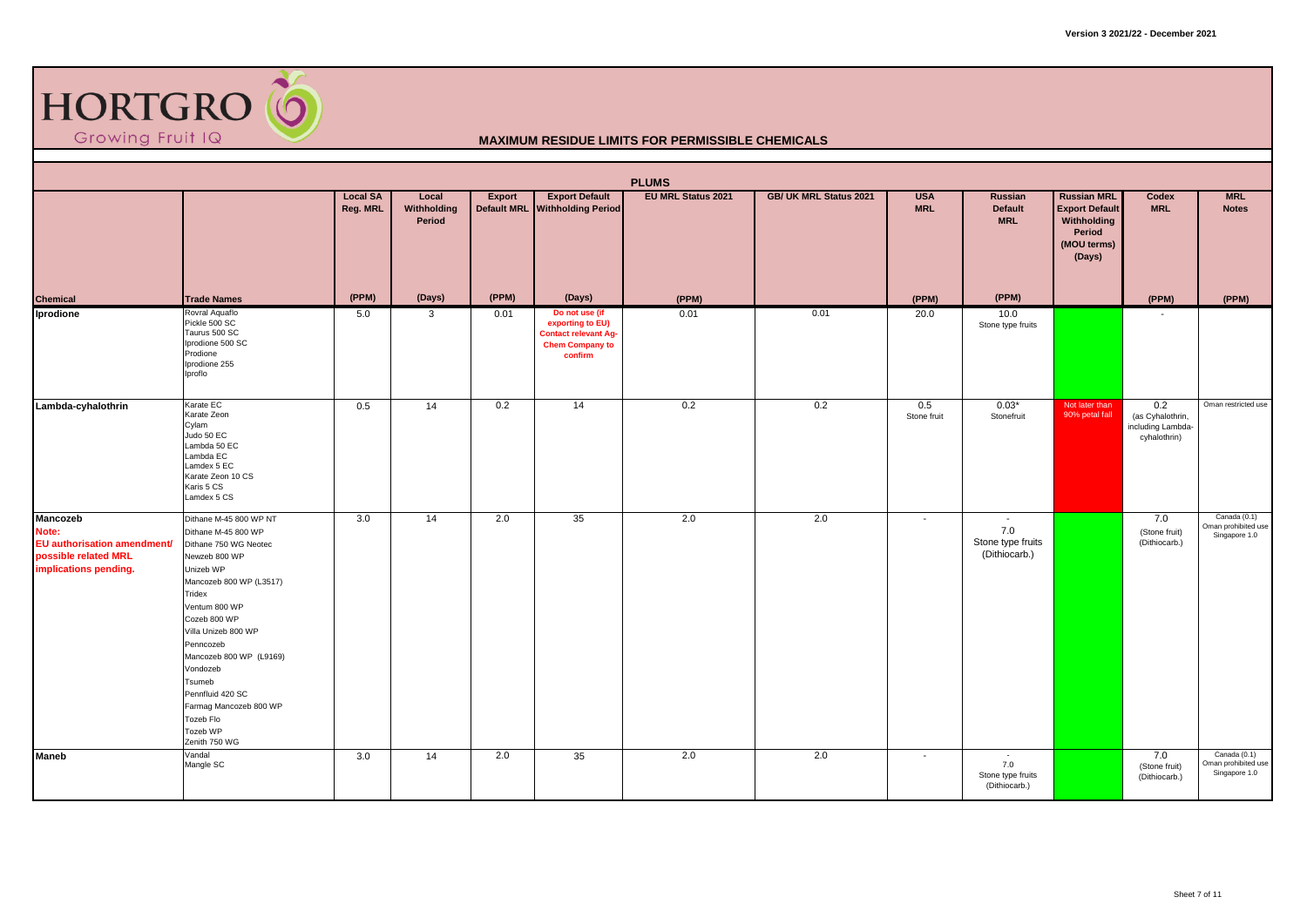

|                                    |                                                                                                                                              |                             |                                            |                              |                                                                                                                                                                                                                                                            | <b>PLUMS</b>                        |                          |                                       |                                                |                                                                                               |                          |                                                                                   |
|------------------------------------|----------------------------------------------------------------------------------------------------------------------------------------------|-----------------------------|--------------------------------------------|------------------------------|------------------------------------------------------------------------------------------------------------------------------------------------------------------------------------------------------------------------------------------------------------|-------------------------------------|--------------------------|---------------------------------------|------------------------------------------------|-----------------------------------------------------------------------------------------------|--------------------------|-----------------------------------------------------------------------------------|
|                                    |                                                                                                                                              | <b>Local SA</b><br>Reg. MRL | Local<br>Withholding<br>Period             | Export<br><b>Default MRL</b> | <b>Export Default</b><br><b>Withholding Period</b>                                                                                                                                                                                                         | EU MRL Status 2021                  | GB/ UK MRL Status 2021   | <b>USA</b><br><b>MRL</b>              | <b>Russian</b><br><b>Default</b><br><b>MRL</b> | <b>Russian MRL</b><br><b>Export Default</b><br>Withholding<br>Period<br>(MOU terms)<br>(Days) | Codex<br><b>MRL</b>      | <b>MRL</b><br><b>Notes</b>                                                        |
| Chemical<br>Mefenoxam (Metalaxyl)  | <b>Trade Names</b>                                                                                                                           | (PPM)                       | (Days)                                     | (PPM)                        | (Days)                                                                                                                                                                                                                                                     | (PPM)                               |                          | (PPM)                                 | (PPM)                                          |                                                                                               | (PPM)                    | (PPM)                                                                             |
|                                    | Ridomil Gold                                                                                                                                 | 1.0                         | 30<br>Use on non-<br>bearing trees<br>only | 0.01                         | Use on non-bearing<br>trees only                                                                                                                                                                                                                           | 0.01<br>(Stone fruit, as Metalaxyl) | 0.01                     | 1.0<br>(Stone fruit, as<br>Metalaxyl) |                                                | Contact relevant<br>Ag-Chem<br>Company to<br>confirm                                          |                          |                                                                                   |
| <b>Mercaptothion/Malathion</b>     | Datathion 480 EC<br>Mercaptothion 500 EC<br>Avi-Merkaptotoks WP<br>Avi Merkaptotion DP<br>Fyfanon 440 EW<br>Harrier 500 EC<br>Insecto 500 EC | 2.0                         | 10                                         | 0.02                         | 28<br>Bait application ONLY<br>A maximum<br>concentration of<br>500ml/ 100l of a<br><b>60EC</b> mercaptothion<br>formulation may be<br>used in protein<br>hydrolysate spray<br>mixture with a<br>maximum spray<br>volume of 50 litres<br>water per hectare | 0.02                                | 0.02                     | 8.0                                   | 0.5<br>Stonefruit                              |                                                                                               | $\overline{\phantom{a}}$ | Indonesia -<br>Malaysia (0.01)<br>Taiwan 0.01<br>Thailand -                       |
| Metarhizium anisopliae ICIPE<br>69 | Real Metarhizium                                                                                                                             | $\overline{\phantom{a}}$    | $\mathbf 0$                                | $\sim$                       | $\mathbf 0$                                                                                                                                                                                                                                                | $\sim$                              | $\sim$                   | Exp.                                  | $\sim$                                         |                                                                                               | $\sim$                   |                                                                                   |
| Methidathion                       | Suprathion 420 EC<br>Methidathion 420 EC<br>Arythion 420 EC                                                                                  | 0.2                         | EC-Dormant<br>application only             | 0.02                         | EC-Dormant<br>application only WP-42                                                                                                                                                                                                                       | 0.02                                | 0.02                     |                                       | 0.2<br>Fruit stone type                        |                                                                                               | $\blacksquare$           | Iran Banned pesticide<br>Oman prohibited use<br>India -<br>Taiwan -<br>Thailand - |
| Methoxyfenozide                    | Marksman 240 SC                                                                                                                              | 2.0                         | $\overline{7}$                             | 2.0                          | $\overline{7}$                                                                                                                                                                                                                                             | 2.0                                 | 2.0                      | 3.0                                   | $\overline{\phantom{a}}$                       |                                                                                               | 2.0<br>(Stone fruit)     | Canada 0.7                                                                        |
| <b>Mineral Oil</b>                 | Citrole 100<br>Ampron<br>CROPCHEM 86% Winter oil<br>Citrole 60<br>Awakening oil<br><b>Budbreak</b>                                           | $\overline{\phantom{a}}$    | Dormant application<br>only                | $\leq 0.01$                  | Dormant application<br>only                                                                                                                                                                                                                                | $\overline{\phantom{a}}$            | $\overline{\phantom{a}}$ |                                       | $\overline{\phantom{a}}$                       |                                                                                               | $\overline{\phantom{a}}$ |                                                                                   |
| Oxamyl                             | Vydate SL                                                                                                                                    | 0.01                        | 28<br>Early fruit set<br>stage             | $≤0.01$                      | Early fruit set stage                                                                                                                                                                                                                                      | 0.01                                | 0.01                     | $\overline{\phantom{a}}$              | $\sim$                                         |                                                                                               | $\overline{\phantom{a}}$ | Oman restricted use                                                               |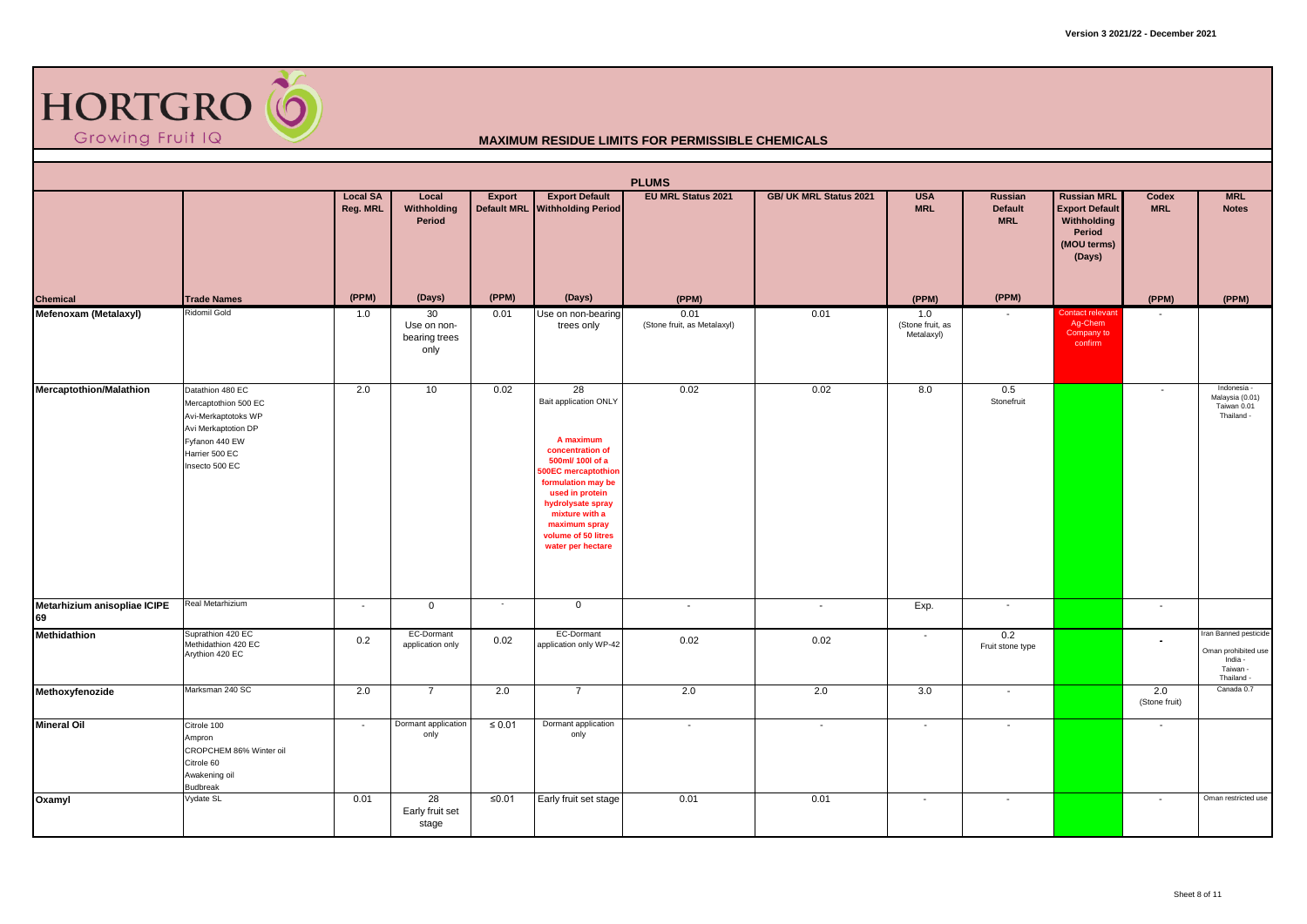

|                                                  |                                                                                                                            |                             |                                            |             |                                                         | <b>PLUMS</b>              |                                                    |                          |                                                |                                                                                               |                      |                                                                                                                        |
|--------------------------------------------------|----------------------------------------------------------------------------------------------------------------------------|-----------------------------|--------------------------------------------|-------------|---------------------------------------------------------|---------------------------|----------------------------------------------------|--------------------------|------------------------------------------------|-----------------------------------------------------------------------------------------------|----------------------|------------------------------------------------------------------------------------------------------------------------|
|                                                  |                                                                                                                            | <b>Local SA</b><br>Reg. MRL | Local<br>Withholding<br>Period             | Export      | <b>Export Default</b><br>Default MRL Withholding Period | <b>EU MRL Status 2021</b> | GB/ UK MRL Status 2021                             | <b>USA</b><br><b>MRL</b> | <b>Russian</b><br><b>Default</b><br><b>MRL</b> | <b>Russian MRL</b><br><b>Export Default</b><br>Withholding<br>Period<br>(MOU terms)<br>(Days) | Codex<br><b>MRL</b>  | <b>MRL</b><br><b>Notes</b>                                                                                             |
| <b>Chemical</b>                                  | <b>Trade Names</b>                                                                                                         | (PPM)                       | (Days)                                     | (PPM)       | (Days)                                                  | (PPM)                     |                                                    | (PPM)                    | (PPM)                                          |                                                                                               | (PPM)                | (PPM)                                                                                                                  |
| Paclobutrazol                                    | Avocet<br>Cultar                                                                                                           | 0.05                        | Post harvest,<br>beginning of leaf<br>drop | 0.01        | Post harvest,<br>beginning of leaf<br>drop              | 0.01                      | Paclobutrazol (sum of<br>constituent isomers) 0.01 |                          |                                                |                                                                                               |                      |                                                                                                                        |
| Pirimicarb                                       | Aphox<br>Piritek                                                                                                           | 3.0                         | 21                                         | 3.0         | 21                                                      | 3.0                       | 3.0                                                |                          | 5.0<br>Stone type fruits                       |                                                                                               | 3.0<br>(Stone fruit) | Canada (0.1)<br>Mauritius 0.5<br>Switzerland 1.0<br>Singapore 0.5                                                      |
| Prochloraz                                       | Octave<br>Chronos 450 SC                                                                                                   | $\sim$                      | <b>FST</b>                                 | $\leq 0.01$ | Blossom application<br>only                             | 0.03                      | 0.03                                               | $\overline{\phantom{a}}$ | $\overline{\phantom{a}}$                       |                                                                                               | $\sim$               |                                                                                                                        |
| Propiconazole<br>Application only during blossom | Tilt<br>Propiconazole 250 EC<br>Propizole 250 EC<br>Propicon 250 EC<br>Bumper 250 EC<br>Admiral 250 EC<br>Principle 250 EC | 0.2                         | <b>Blossom</b> application<br>only         | 0.01        | Blossom application<br>only                             | 0.01                      | 0.01                                               | 0.60<br>Stone fruit      | $\overline{\phantom{a}}$                       |                                                                                               | 0.4                  | Iran Banned                                                                                                            |
| Prothiofos                                       | Tokuthion® 960 EC                                                                                                          | 0.05                        | <b>FST</b>                                 | $\leq 0.01$ | Dormant<br>application only                             | 0.01                      | $\overline{\phantom{a}}$                           | $\sim$                   | $\sim$                                         |                                                                                               | $\sim$               |                                                                                                                        |
| Pymetrozine                                      | Chess<br>Trivia 500 WDG                                                                                                    | 0.02                        | 28                                         | 0.02        | 28                                                      | 0.02                      | 0.02                                               | $\overline{\phantom{a}}$ | $\overline{\phantom{a}}$                       |                                                                                               |                      | Hong Kong -<br>India -<br>Malaysia (0.01)<br>Mauritius -<br>Saudi Arabia -<br>Singapore -<br>Thailand -<br>Taiwan 0.01 |
| Pyrimethanil                                     | Source 400 SC<br>Support 400 SC<br>Botrynil                                                                                | 5.0                         | 3                                          | 2.0         | $\mathbf{3}$                                            | 2.0                       | 2.0                                                | 10.0<br>Stone fruit      | 2.0                                            |                                                                                               | 2.0                  |                                                                                                                        |
|                                                  | Protector 400 SC                                                                                                           |                             | $\mathbf{1}$                               |             | $\overline{1}$                                          |                           |                                                    |                          |                                                |                                                                                               |                      |                                                                                                                        |
| Pyrimethanil                                     | Tutor 500 SC                                                                                                               | 5.0                         | $\mathbf{1}$                               | 2.0         | $\overline{1}$                                          | 2.0                       | 2.0                                                | 10.0<br>Stone fruit      | 2.0                                            |                                                                                               | 2.0                  |                                                                                                                        |
| Fludioxonil                                      |                                                                                                                            |                             |                                            | 5.0         |                                                         | 5.0                       | 5.0                                                | 5.0<br>Stone fruit       | 5.0<br>Stone type fruit                        |                                                                                               | 5.0<br>(Stone fruit) |                                                                                                                        |
| Soyabean oil                                     | Mprove oil                                                                                                                 | $\sim$                      | Dormant<br>application only                | $\sim$      | Dormant<br>application only                             | 0.01                      | $\sim$                                             | Exp.                     | $\sim$                                         |                                                                                               | $\sim$               |                                                                                                                        |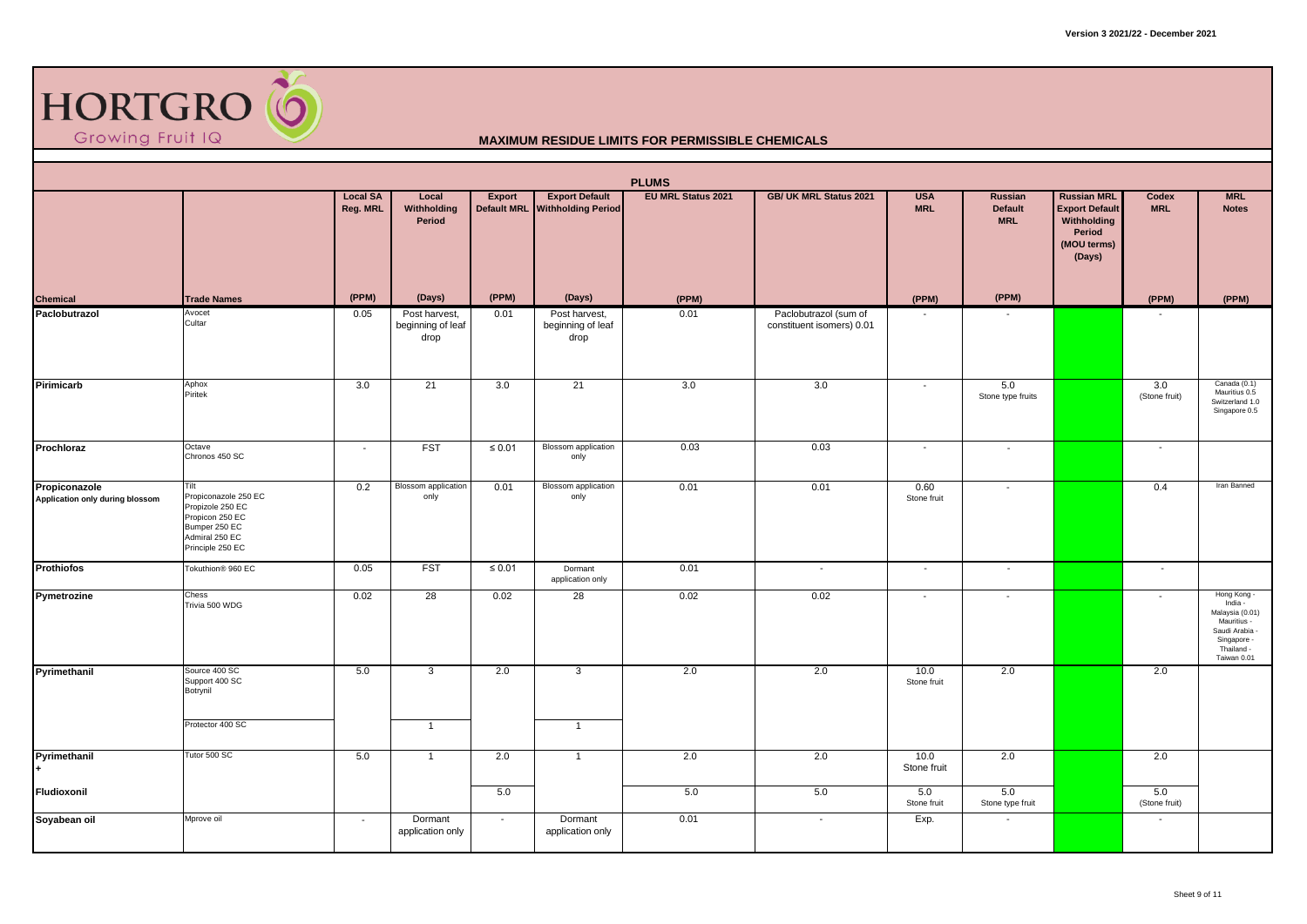

|                       |                                                                                                                                                                                                                                                                                      |                             |                                |        |                                                         | <b>PLUMS</b>                                                              |                        |                          |                                  |                                                                                               |                          |                                                                                                                                            |
|-----------------------|--------------------------------------------------------------------------------------------------------------------------------------------------------------------------------------------------------------------------------------------------------------------------------------|-----------------------------|--------------------------------|--------|---------------------------------------------------------|---------------------------------------------------------------------------|------------------------|--------------------------|----------------------------------|-----------------------------------------------------------------------------------------------|--------------------------|--------------------------------------------------------------------------------------------------------------------------------------------|
|                       |                                                                                                                                                                                                                                                                                      | <b>Local SA</b><br>Reg. MRL | Local<br>Withholding<br>Period | Export | <b>Export Default</b><br>Default MRL Withholding Period | <b>EU MRL Status 2021</b>                                                 | GB/ UK MRL Status 2021 | <b>USA</b><br><b>MRL</b> | Russian<br>Default<br><b>MRL</b> | <b>Russian MRL</b><br><b>Export Default</b><br>Withholding<br>Period<br>(MOU terms)<br>(Days) | Codex<br><b>MRL</b>      | <b>MRL</b><br><b>Notes</b>                                                                                                                 |
| <b>Chemical</b>       | <b>Trade Names</b>                                                                                                                                                                                                                                                                   | (PPM)                       | (Days)                         | (PPM)  | (Days)                                                  | (PPM)                                                                     |                        | (PPM)                    | (PPM)                            |                                                                                               | (PPM)                    | (PPM)                                                                                                                                      |
| Spinetoram            | Delegate 250 WG                                                                                                                                                                                                                                                                      | 0.1                         | $\overline{7}$                 | 0.02   | $\overline{7}$                                          | 0.05<br>EU MRL 0.02 from 27/01/2022 EU<br>Commission Regulation 2021/1110 | 0.05                   | 0.3<br>Stone fruit       | $\sim$                           |                                                                                               | 0.09                     | Hong Kong -                                                                                                                                |
| Spinosad              | Tracer 480 EC<br>Entrust Naturalyte 800 WP                                                                                                                                                                                                                                           | 0.01                        | $SC - 21$                      | 0.01   | 21<br>Max. 4 applications                               | 0.2                                                                       | 0.2                    | 0.2<br>Stone fruit       | 0.2<br>Fruit stone type          |                                                                                               | 0.2<br>(Stone fruit)     |                                                                                                                                            |
|                       | <b>GF-120 NF</b>                                                                                                                                                                                                                                                                     |                             | $\overline{0}$                 |        | $\overline{0}$<br>Multiple bait<br>applications         |                                                                           |                        |                          |                                  |                                                                                               |                          |                                                                                                                                            |
|                       | Cura Fly Fruit Fly Bait                                                                                                                                                                                                                                                              |                             | $\overline{1}$                 |        | $\overline{1}$                                          |                                                                           |                        |                          |                                  |                                                                                               |                          |                                                                                                                                            |
| Spinosad              | STATIC Spinosad ME                                                                                                                                                                                                                                                                   | 0.01                        | $\mathbf{1}$                   | 0.01   | $\overline{1}$                                          | 0.2                                                                       | 0.2                    | 0.2<br>Stone fruit       | 0.2<br>Fruit stone type          |                                                                                               | 0.2<br>(Stone fruit)     |                                                                                                                                            |
| <b>Methyl eugenol</b> |                                                                                                                                                                                                                                                                                      | $\sim$                      |                                | $\sim$ |                                                         | No MRL required                                                           | $\sim$                 | Exp.                     | $\sim$                           |                                                                                               | $\overline{\phantom{a}}$ |                                                                                                                                            |
| Spirotetramat         | Movento                                                                                                                                                                                                                                                                              | 3.0                         | 14                             | 3.0    | 14                                                      | 3.0                                                                       | 3.0                    | 4.5<br>Stone fruit       | 3.0<br>Fruit stone type          |                                                                                               | 3.0<br>Stone fruit       |                                                                                                                                            |
| <b>Sulfoxaflor</b>    | Closer 240 SC                                                                                                                                                                                                                                                                        | 0.04                        | 14                             | 0.04   | 14                                                      | 0.5                                                                       | 3.0                    | 3.0<br>Stone fruit       | $\sim$                           |                                                                                               | 0.5                      | Hong Kong -                                                                                                                                |
| <b>Sulphur</b>        | Kumulus WG<br>Thiovit Jet<br>Flowable Sulphur<br>Lime Sulphur Liquid Concentrate<br>Dusting sulphur<br>Cosavet<br>Striker<br>Ciplapol S 320<br><b>Striker SC</b><br>Sulfomaxx<br>SulfoPlus<br>Sulfostar<br>Microthiol Special<br><b>Tosul WG</b><br>Sulphur 800 WDG<br>Sunflo 800 SC | 50.0                        | $\mathbf 0$                    | 50.0   | $\mathbf{0}$                                            | No MRL required                                                           | 0.5                    | Exp.                     | RNR (Exp.)                       |                                                                                               | $\sim$                   | Hong Kong Exp.<br>Indonesia -<br>Iran -<br>Malaysia Exp.<br>Mauritius -<br>Taiwan Exp.<br>Canada -<br>India -<br>Singapore -<br>Thailand - |